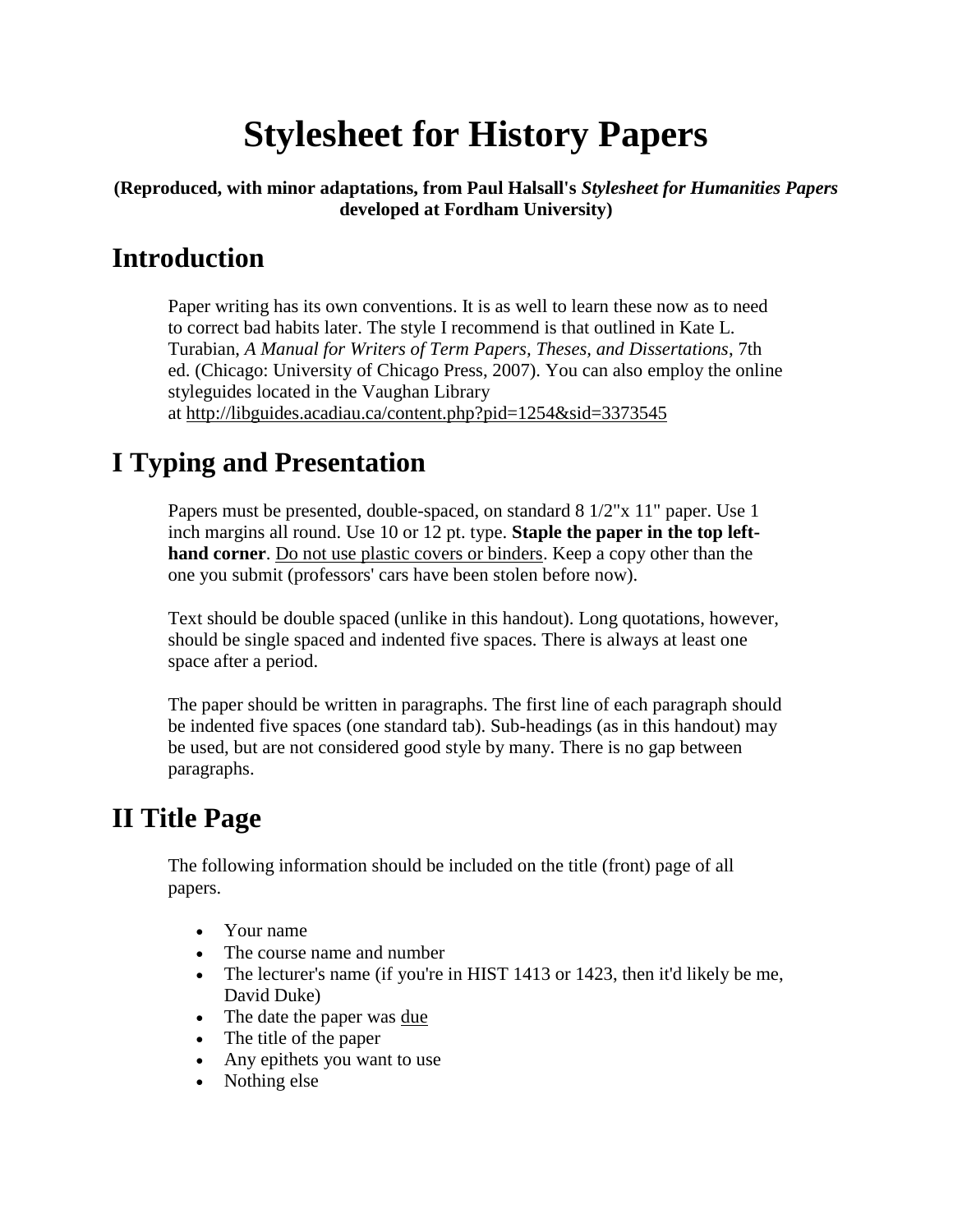### **III The Text**

Good grammar is expected of all students. If you have worries about your writing abilities, then you should certainly consider a session at the university's Writing Centre. This excellent resource is universally recognised by students as being of enormous help in the process of writing essays (and therefore helping to generate higher grades). Those new to writing papers should pay special attention to the following, lack of attention to which represents 90% of grammatical and stylistic errors seen in student papers:-

#### **i) Spelling**

Spelling should follow the generally accepted conventions. If you don't have one, buy a good dictionary. **Do not use spellcheck as your editor here!**

#### **ii) Correct Use of Tenses**

In general refer to actions people did in the past in the **past** tense (examples: "Napoleon won the Battle of Austerlitz", and "Voltaire wrote *Candide*"). Refer to quotations from authors in the **present** tense, even if the author you are referring to is a historical person (examples: "E.P. Thompson [*a modern writer*] says that the English working class evolved only in the 19th century," and also "Voltaire [*an 18th Century author*] suggests the Church of his time was corrupt.") In the last case note that you use the **present** tense for what Voltaire says/writes/suggests but the **past** tense for his description of a state of affairs in the past.

#### **iii) Use of Apostrophes**

Apostrophes are not used in the plurals of words (example: "telephones." not "telephone's.") Apostrophes *are* used to indicate possession of one thing by another (example "the man's hat.") If the word that possesses is already plural the apostrophe goes after the "s" that was added to make the word plural (for instance, "The Students' Association" means the association belonging to many students, but "the student's association" would mean some association pertaining to one particular student.)

#### **iv) Its and It's**

"Its" = indication of possession, like "his" or "her."

e.g. "the book's cover" = "its cover."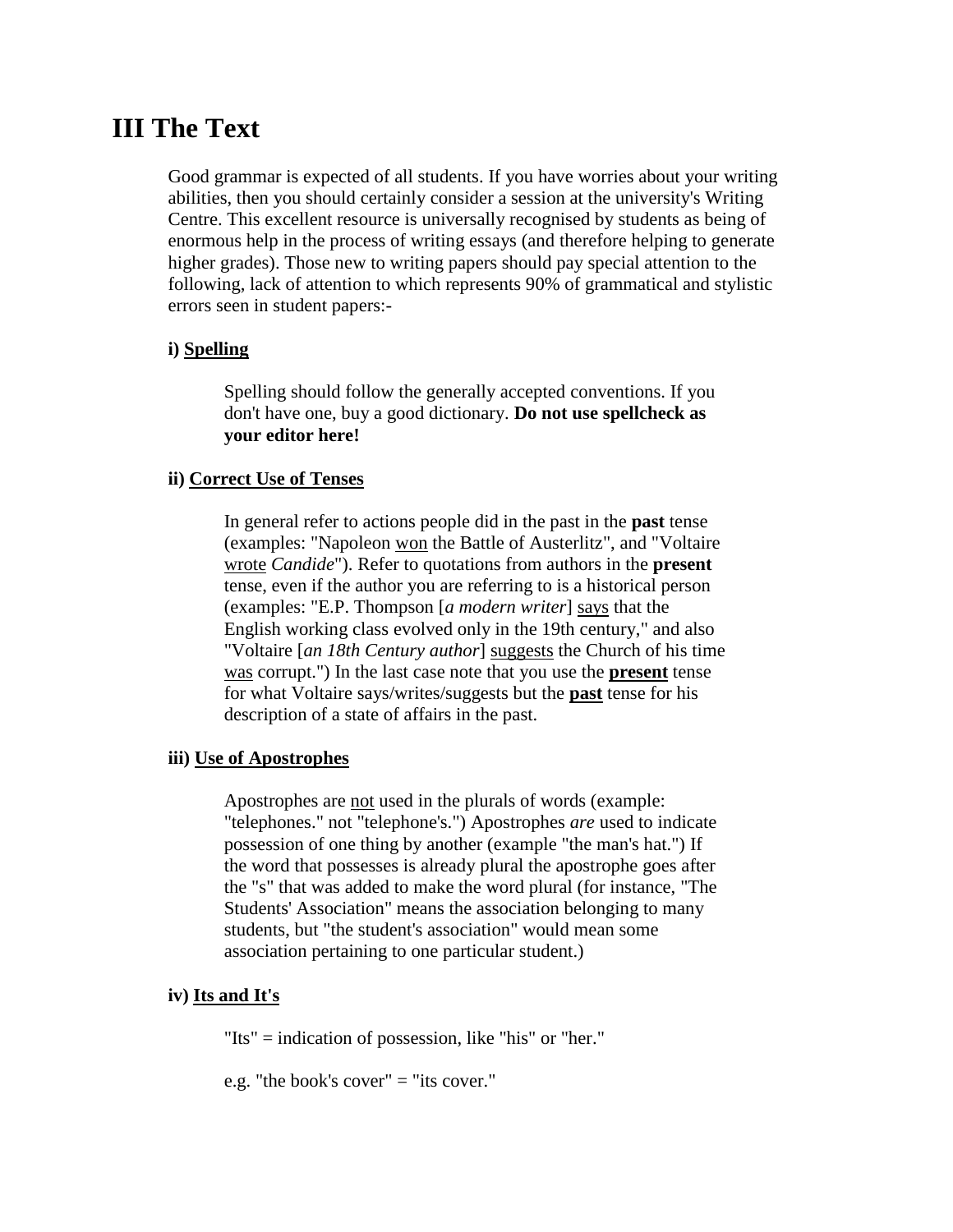"It's"= contraction for "it is."

#### **iv) (a) Lead and Led**

"Lead", in noun form = soft, heavy metal used by Romans. In Latin it was known as *Plumbum* (whence we get the term "plumbing"); chemical symbol Pb. It is **NOT** and never is the past participle of the verb "to lead".

"Led" = past participle of the verb "to lead".

Thus, "My inability to use this construction correctly **lead** to my prof. tearing out what little remained of his hair" is grammatically incorrect (but factually accurate), whereas

"My inability to use this construction correctly **led** to my prof. tearing out what little remained of his hair" is grammatically correct.

#### **v) Capitalization**

Capitalize:

- 1. The first word in a sentence.
- 2. Proper nouns (i.e. names).
- 3. Words such as "King," "President," only when referring to a particular person.
- 4. Words in titles, but not non-initial conjunctions, prepositions, or articles.

#### **vi) Conditional Verbs I**

"He would have been elected," not "He would of been elected."

"She could have done it," not "She could of done it."

#### **vii) Conditional Verbs II**

It has been very common to use phrases such as *"If he would have helped her, she would now be safe,"* but this is grammatical nonsense and does not do what it intends, which is to make a conditional statement about the past. Literally the phrase as it stands means *"If he had wanted to help her, she would now be safe."* The phrase should be "*If he had helped her, she would now be safe."*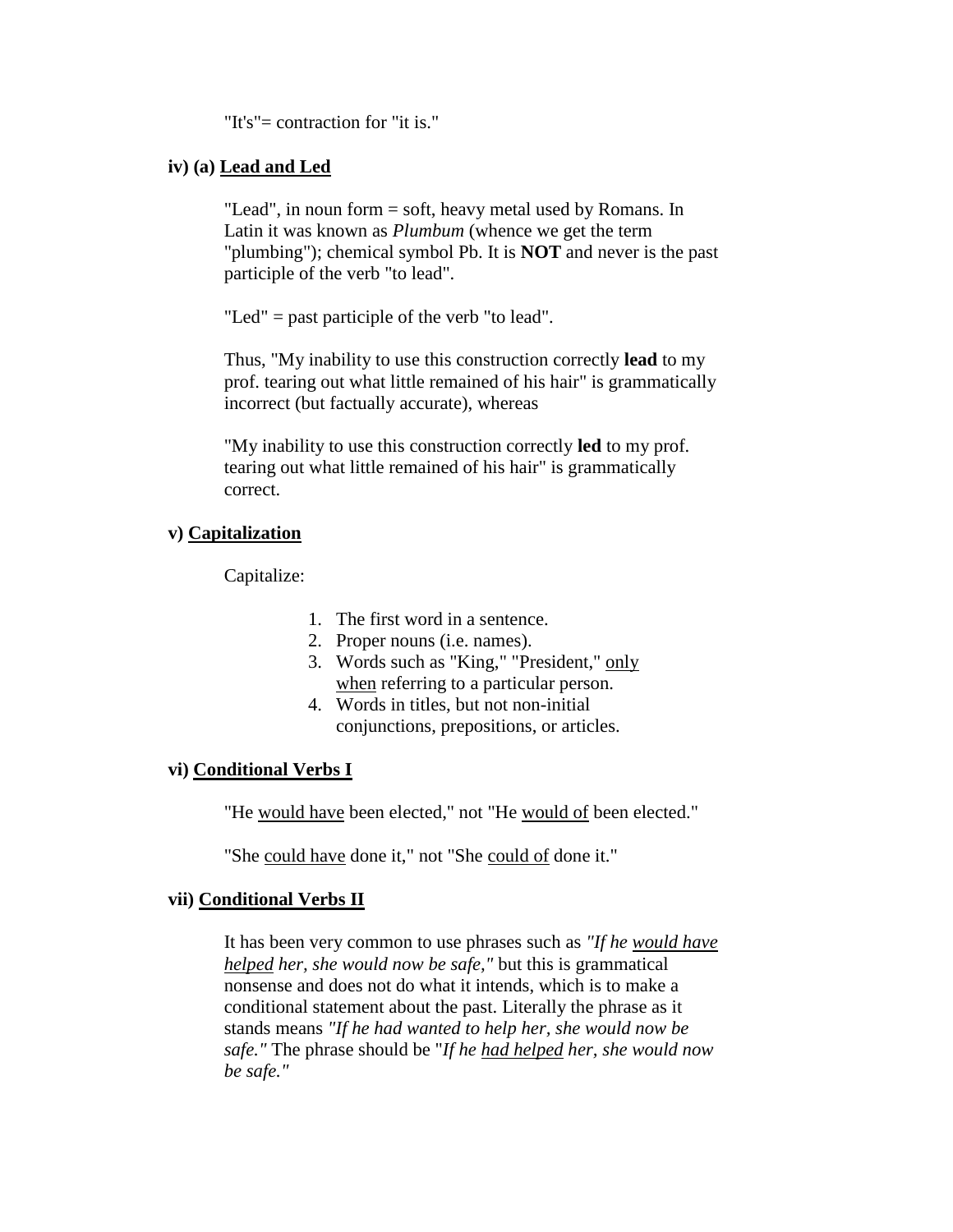#### **viii Split Infinitives**

It is probably a lost cause to argue against them, but too many split infinitives are a sign of an uneducated writer. The infinitive of a verb is that part which expresses the meaning alone, for example, "to go," "to sing," "to be." In English, the infinitive is marked by the word "to," but in most other languages the infinitive is just one word, for instance *aller*, *penser* (French), *gehen*, *kaufen* (German), *cantar*, *amar* (Spanish). For this reason, it has long been considered bad style in English to "split infinitives" with adverbs. Instead of writing "to quickly go," or "to finally sing," you should write "to go quickly," or "finally to sing."

#### **ix) Use of First Person Pronouns**

When writing formal papers only use "I" and "me" when it becomes confusing to avoid them. A term paper is not meant to "sound" like a letter to a friend or a diary entry.

#### **x) "Feel" and "Believe"**

These words are massively overused by students. Your *feelings* are not relevant to a paper, it's your *thoughts* that count. When writing about historical figures, you only know what they "felt" if they left diaries or told someone else their feelings. Unless you can cite such information, do not state that a historical figure "felt" something. Also do not use "felt" when you mean "thought." These comments apply to "believe" in a less stringent manner.

#### **xi) "Being that"**

"Being that he was King of France, ...." is better rendered "*Since* he was..,." or "*Because* he was...," or "*When* he was..."

#### **xii) Words to Avoid**

"Incredible," "Unbelievable," "Literally," "People," "They." Always check that these words really mean something when you use them.

#### **xiii Passive Constructions**

It is bad style to use passive constructions, or more concretely, passive constructions lead to bad style.

Here are some examples:-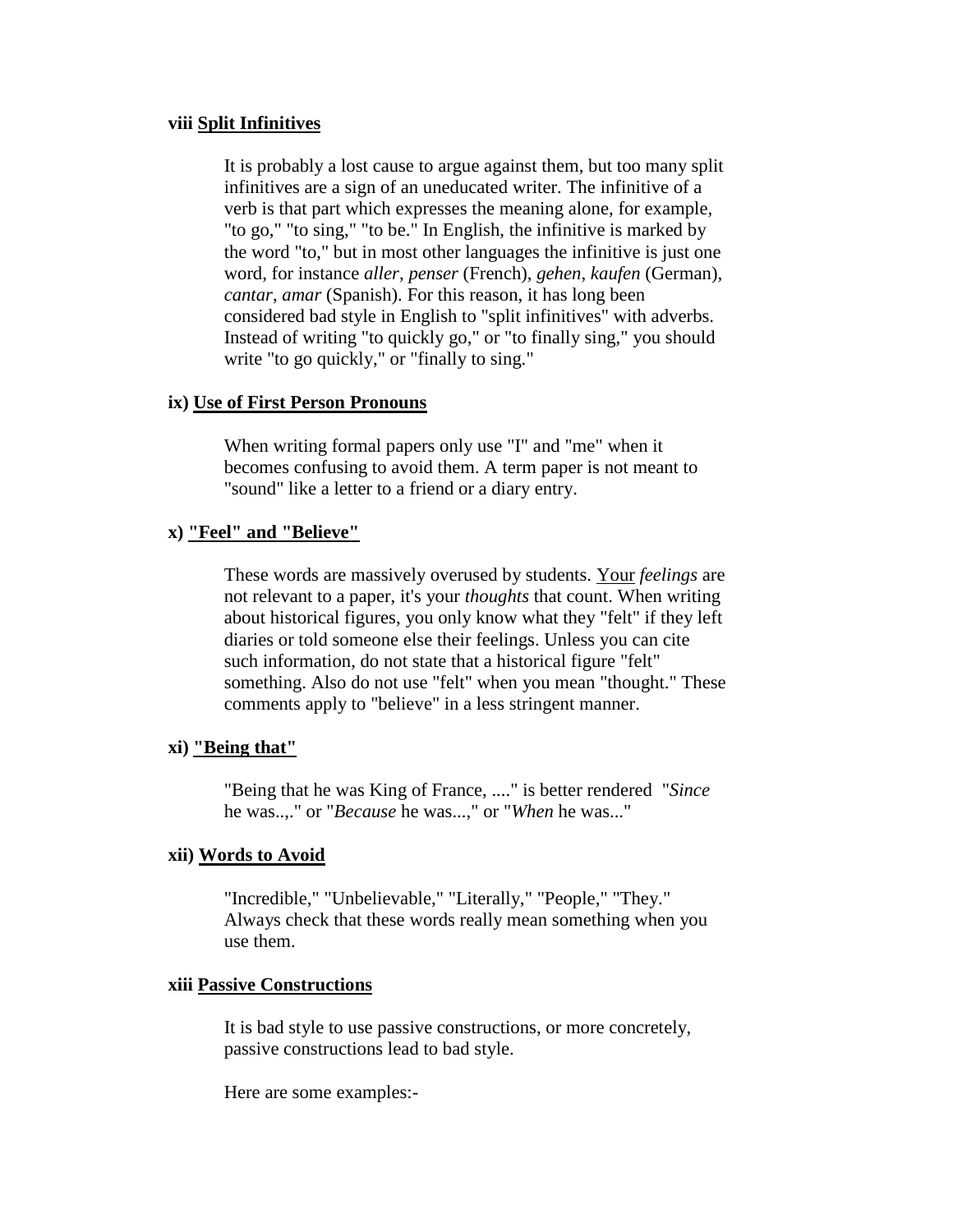"The King was lynched." "The White House had been burned down." "America was discovered."

All these sentences would be stronger and more informative if the person doing the lynching/burning/discovering was put in the picture.

> "The Parisian mob lynched the King." "The British burned down the White House." "Columbus (never knew he) discovered America."

### **IV Citations and Notes**

You must indicate from where you are making any quotations you use in your paper. It is also important to cite the source of arguments and ideas when you take them from a textbook or other author. The way to do this is in footnotes (at the bottom of the page) or endnotes (at then end of the paper). Whichever wordprocessing package you're using (Open Office, MS Word, Appleworks, etc.) you will have the option when working with notes to insert them either as footnotes or endnotes. **It does not matter which you choose** - the only important thing to remember is to **be consistent in your choice**. That is, if you select endnotes, stick with endnotes throughout your paper; if you choose footnotes at the bottom of the page, then stick to that throughout the paper.

**Avoid quotations and paraphrases of the modern authors you consult. Sources from the period you are writing about may be quoted, but do this sparingly. It is YOUR words and thoughts that are required, and on which you will be graded.**

Some current interpretations of *Chicago Manual of Style / Turabian Style* allow for in-text parenthetical referencing (Duke, 2009), like that. This has led to all kinds of confusion amongst students. The relaxation allowing in-text parenthetical referencing is universally agreed to be restricted to **papers in the social sciences**  (such as Sociology, Political Science, and so on). Humanities disciplines that require *Chicago / Turabian* style still require, almost universally, the employment of footnotes or endnotes; parenthetical referencing is **not** acceptable in these cases.

Notes should be indicated in the text by superscipted numbers, like this.<sup>1</sup> Note that the number **always follows punctuation** - in other words, it's always going to be the last thing in the sentence, even after the period mark. Notes should be numbered consecutively from the beginning to the end of the paper rather than being separately numbered on each page. Even though the text of your paper is double-spaced, footnotes should be single spaced. Leave a line between each footnote. The first line of a footnote should be indented five spaces. If you're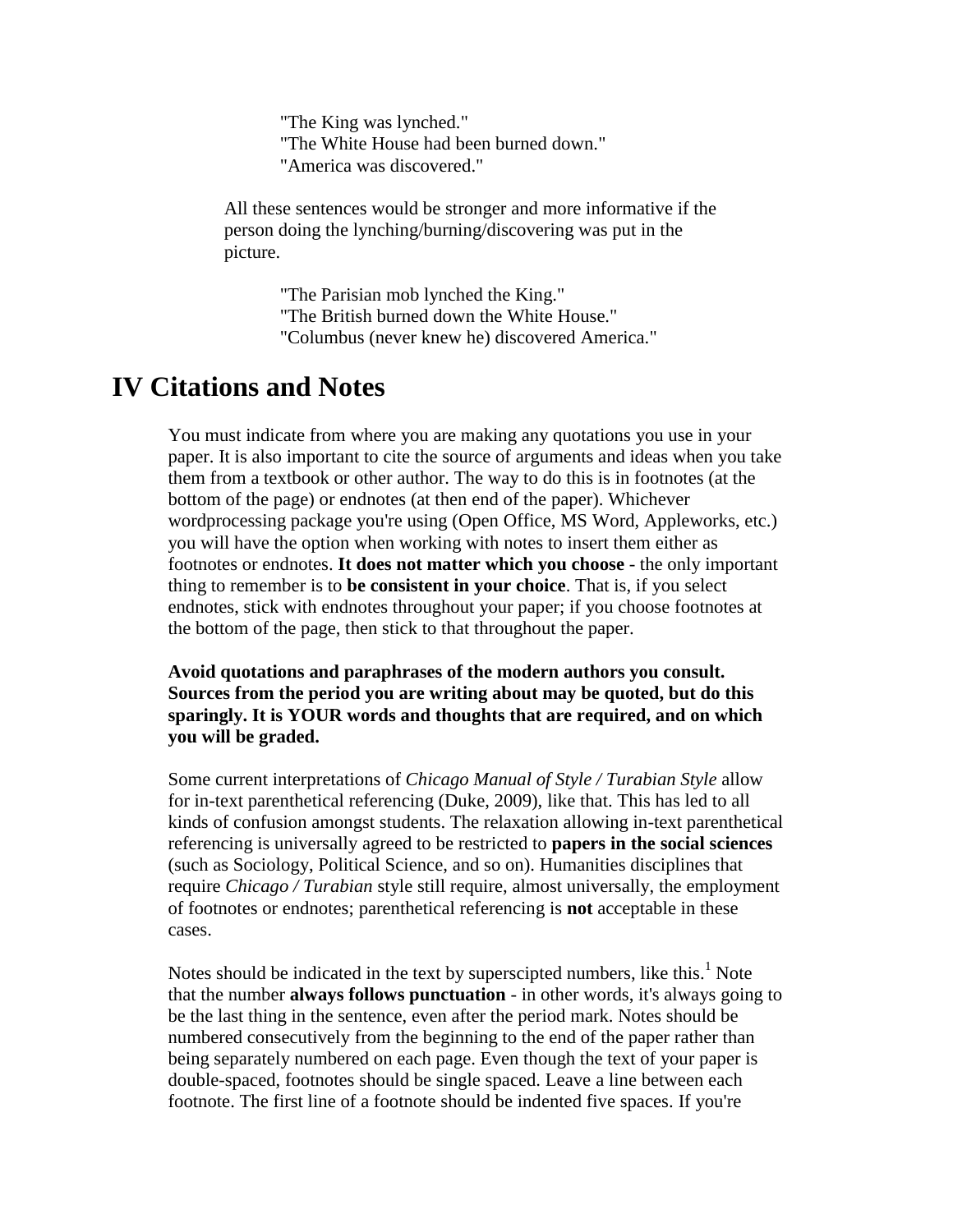using MS Word, etc., this should be handled by the elves in the programme -- but check to be sure.

The first mention of a source in the footnote or endnote should contain the following information in the order given here:-

BOOK:- i) Name of author(s) ii) Title of book (underlined or italicized, not both) iii) The edition used (not necessary for first edition) vi) City of publication v) Publisher vi) Year of publication vii) page references.

JOURNAL ARTICLE:- i) Name of author(s) ii) "Title of Article" (in quotation marks) iii) Name of journal (underlined or italicized, not both) vi) Number of Journal v) Year of publication (in parentheses) vi) page references.

ARTICLE IN A COLLECTION:- i) Name of author(s) of article ii) "Title of article" (in quotation marks) iii) the word "in" iv) Title of collection (underlined or italicized, not both) v) The edition used (not necessary for first edition) vi) Name of editor(s) of collection vii) City of publication viii) Publisher ix) Year of publication x) page references.

*Here is an example for a book (with a single author):-*

<sup>1</sup> Alfred Cobban, A History of Modern France Vol I:1715-1799, 3rd ed. (Baltimore: Pelican, 1963), 18.

*A textbook with multiple authors would be :-*

 $2$  John B. Harrison, Richard E. Sullivan, and Dennis Sherman, A Short History of Western Civilization, Volume II, Since 1600, 7th ed. (New York: McGraw-Hill, 1990), 18.

*An article from a journal would be :-*

<sup>3</sup> William Monter, "The Historiography of European Witchcraft," Journal of Interdisciplinary History 9 (1978), 450.

*An article from a collection would be :-*

<sup>4</sup> William Monter, "Protestant Wives, Catholic Saints, and the Devil's Handmaid: Women in the Age of Reformations," in Becoming Visible: Women in European History, ed. Renate Bridenthal and Claudia Koonz, 2d ed. (Boston: Houghton Mifflin, 1987), 206.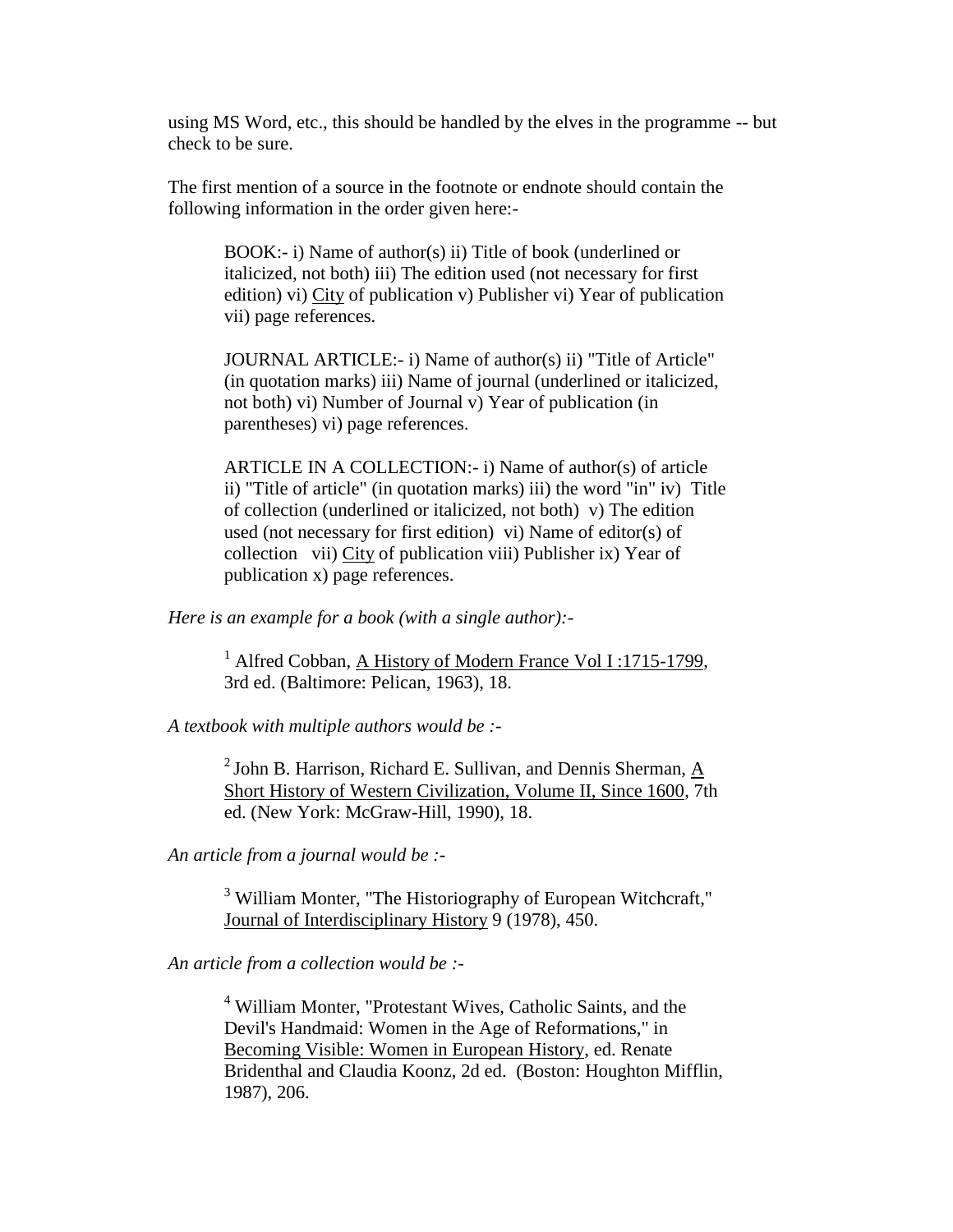*An article from an online source such as a website would be :-*

<sup>5</sup> P.G.M. Thomas, "The Role of Ned Ludd in England's Industrialisation," History Today 56:12 (December 1996) [journal on-line] available from http://www.york.ac.uk/libraries/articles.html; Internet; accessed 17 November 2000.

**Note especially the use of punctuation in these references.** Note also that the place of publication is always a city, never a state or country. If the place of publication is not one of the major publishing centers [i.e., New York, London, Boston, Paris, Los Angeles, San Francisco, Chicago], indicate the city and the state. Finally with publishers' names do not include words such as "Limited," "Inc." or "Publishing Company.".

Later references to the same author can just give his or her last name and the page number. Do not use "p" or "pg".: for example:-

 $5$  Cobban, 26.  $<sup>6</sup>$  Monter, ??.</sup>

As indicated above, the alternative system of citation is the **parenthetical references system** used in some fields of academic study. It is not used in history, but you may wish to investigate it for other classes.

### **V Bibliography**

For a university paper your bibliography or works cited list should list all the books and articles you have consulted in writing your paper. It should contain the same information as your first citation in a footnote but in a slightly different order. For example:-

Bridenthal, Renate and Claudia Koonz, eds. Becoming Visible: Women in European History. 2d ed. Boston: Houghton Mifflin, 1987.

Cobban, Alfred. A History of Modern France Vol I:1715-1799. 3d ed. Baltimore: Pelican, 1963

Harrison, John B., Richard E. Sullivan, and Dennis Sherman.  $\underline{A}$ Short History of Western Civilization, Volume II, Since 1600. 7th ed. New York: McGraw-Hill, 1990.

Monter, William, "The Historiography of European Witchcraft." Journal of Interdisciplinary History 9 (1978): 435-51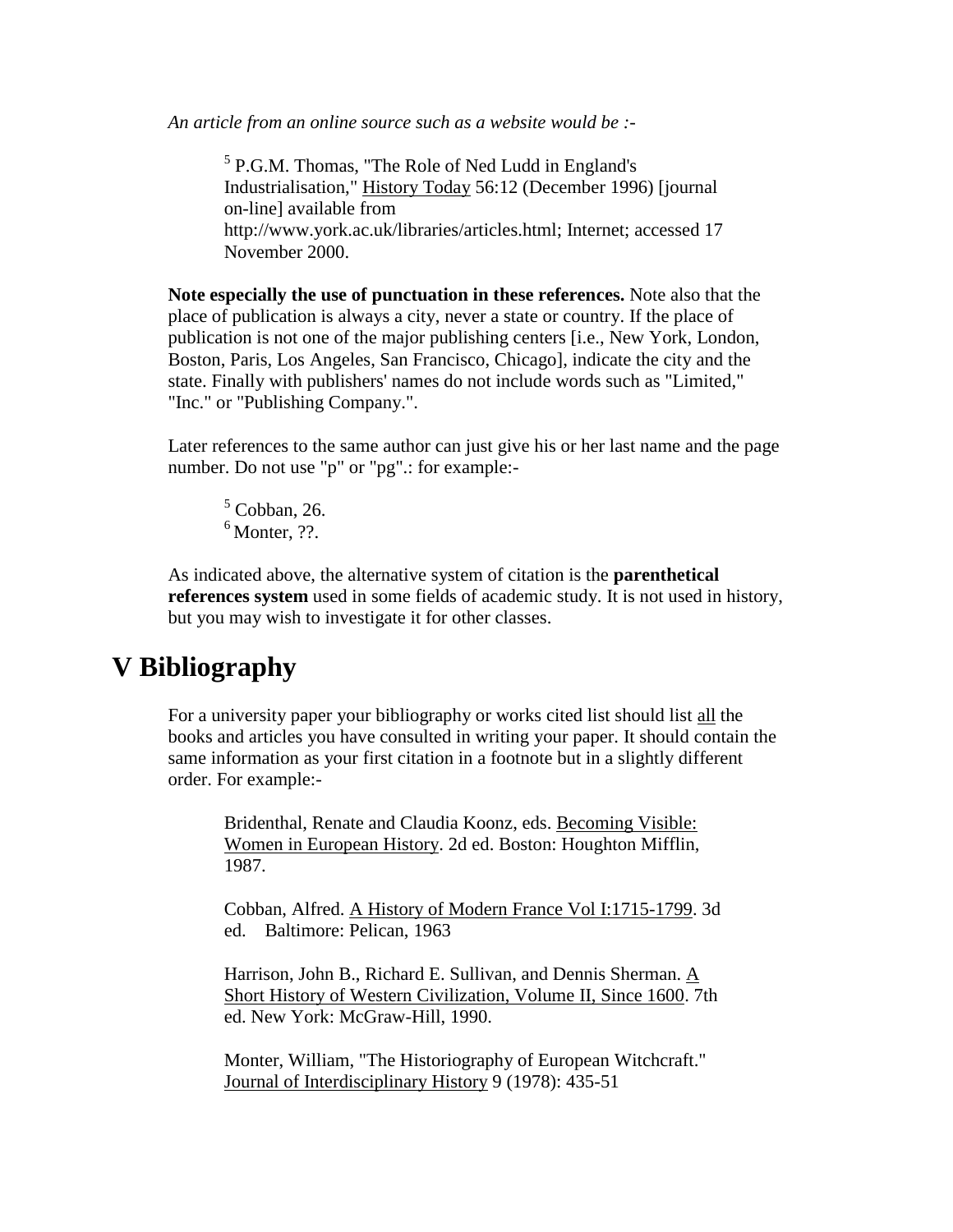Monter, William, "Protestant Wives, Catholic Saints, and the Devil's Handmaid: Women in the Age of Reformations." In Becoming Visible: Women in European History, ed. Renate Bridenthal and Claudia Koonz, , 2d ed., 201-19. Boston: Houghton Mifflin, 1987.

Thomas, P.G.M. "The Role of Ned Ludd in England's Industrialisation," History Today 56:12 (December 1996) [journal on-line] available from http://www.york.ac.uk/libraries/articles.html; Internet; accessed 17 November 2000.

In a list of books the last name of the author goes first. The books are listed alphabetically in order of the authors' last names. Books without an author are listed by the first word, excluding "the" and "a" in the title: Webster's Ninth New Collegiate Dictionary would go under "W". It looks better if you indent from the second line of each entry (a hanging indent).

*The following advice appeared in the paper at Fordham University in the Fall'88 Semester. Needless to say it is meant to be humorous.*

## **H O W T O W R I T E G O O D**

My several years in the word game have learnt me several rules.

- 1. Avoid Alliteration. Always.
- 2. Prepositions are not words to end sentences with.
- 3. Avoid cliches like the plague. (They're old hat.)
- 4. Employ the vernacular.
- 5. Eschew ampersands & abbreviations, etc.
- 6. Parenthetical remarks (however relevant) are unnecessary.
- 7. It is wrong to ever split an infinitive.
- 8. Contractions aren't necessary.
- 9. Foreign words and phrases are not apropos.
- 10. One should never generalize.

11. Eliminate quotations. As Ralph Waldo Emerson said: "I hate quotations. Tell me what you know."

- 12. Comparisons are as bad as cliches.
- 13. Don't be redundant; don't use more words than necessary; it's highly superfluous.
- 14. Profanity sucks.
- 15. Be more or less specific.
- 16. Understatement is always best.
- 17. Exaggeration is a billion times worse than understatement.